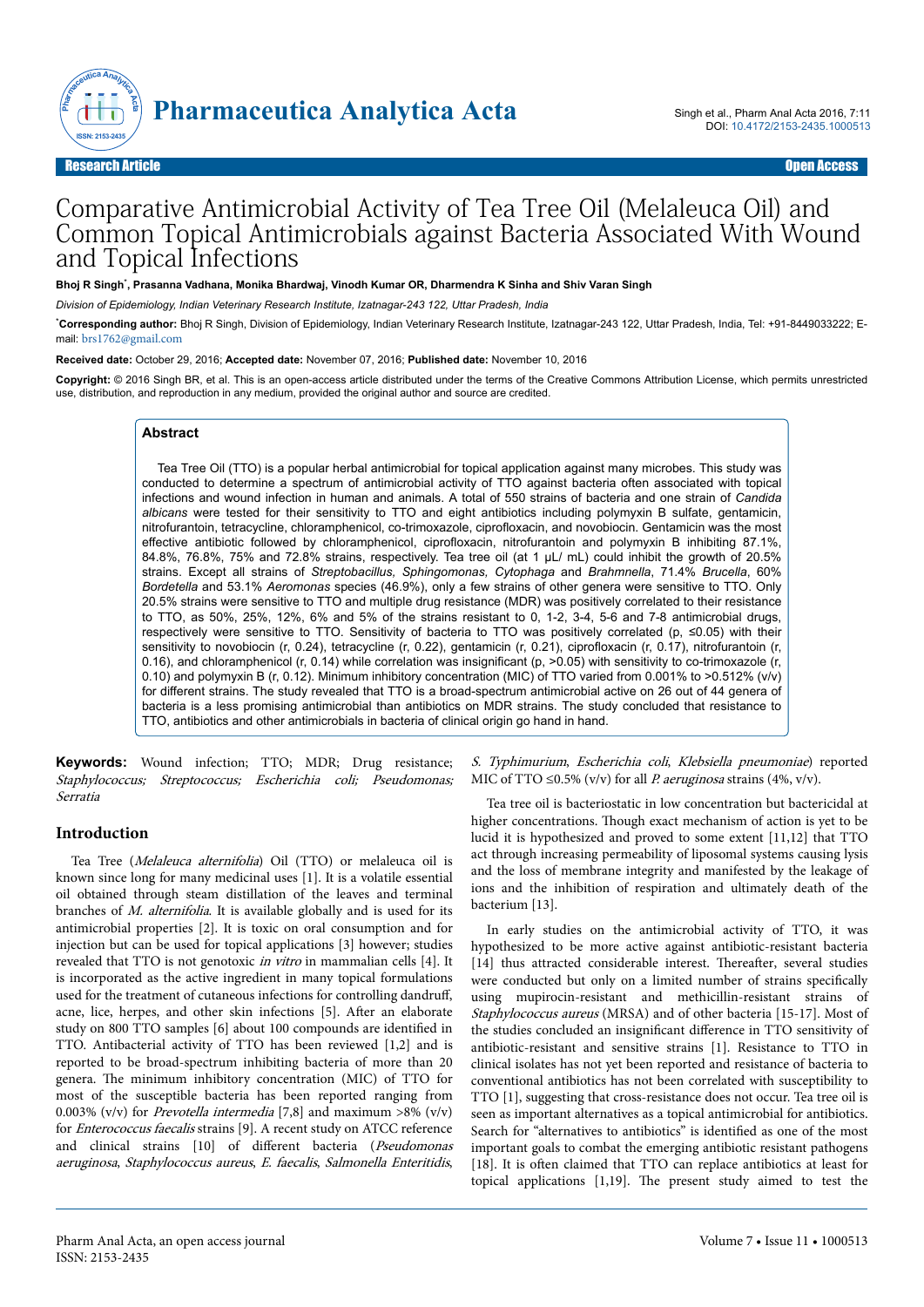#### Page 2 of 9

sensitivity of variety and number of the bacterial strain, isolated from clinical cases with the potential to cause a wound or cutaneous infections, to TTO and simultaneously to common use topical antimicrobials. Data was analyzed for correlation and association between TTO sensitivity and antimicrobial sensitivity and multi-drug resistance (MDR) in different bacteria of diverse origin.

## **Materials and Methods**

Tea tree oil: Pure TTO (CAS Number 68647-73-4) purchased from Sigma-Aldrich (USA) was used in the study for determining its antibacterial activity.

Bacterial strains: A total of 550 strains of bacteria, belonging to 44 genera (Table 1) and one Candida albicans strain, isolated from clinical samples of patient (Table 2) buffaloes (45), cattle (111), deer (16), dogs (87), elephants (4), fish (12), goats (5), human (39), mithun (Bos frontalis, 10), pigs  $(76)$ , poultry  $(4)$ , swamp buffaloes  $(38)$ , and tigers (12) including 11 reference strains available in glycerol stocks at Epidemiology Laboratory of ICAR-Indian Veterinary Research Institute, Izatnagar were revived and maintained on brain heart infusion agar (BD Difco) slants throughout the study at 4-8°C in refrigerator [20]. Нe reference strains included Enterobacter agglomerans (Ravi), Salmonella enterica ssp. enterica serovar Abortusequi (E-155 and E-156), Escherichia coli (E 382), Staphylococcus aureus (Cocci-7), Streptococcus milleri (SFB), Brucella abortus strain 19 (S-19 and S-19B), Brucella abortus (S-99), Listeria monocytogenes (MTCC-839), and Salmonella enterica ssp. enterica serovar Gallinarum (E-79).

| Genus of bacteria (strains tested<br>in the study) | Species of bacteria tested and number of strains tested for<br>sensitivity to TTO and other antimicrobials                                             | <b>Tested</b> for<br><b>MIC</b> | MIC range in<br>nL/mL | Strains with minimum and<br>maximum MIC               |  |
|----------------------------------------------------|--------------------------------------------------------------------------------------------------------------------------------------------------------|---------------------------------|-----------------------|-------------------------------------------------------|--|
| Achromobacter (1)                                  | A. xylosoxidans 1                                                                                                                                      | $\mathbf{1}$                    | >5120                 | A. xylosoxidans                                       |  |
| Acinetobacter (8)                                  | A. bowmanni 1, A. haemolyticus 1, A. Iwoffii 5, A. schindleri 1                                                                                        | $\mathbf{1}$                    | 10                    | A. Iwoffii                                            |  |
| Actinobacillus (2)                                 | A. actinomycetencomitans 1, A. equeli 1                                                                                                                | 0                               | 0                     |                                                       |  |
| Actinomyces (1)                                    | A. pyogenes 1                                                                                                                                          | $\Omega$                        | 0                     |                                                       |  |
| Aerococcus (2)                                     | A. sanguinicola 2                                                                                                                                      | 0                               | 0                     |                                                       |  |
| Aeromonas (32)                                     | A. bestiarum 6, A. caviae 2, A. eucranophila 1, A. hydrophila 6,<br>A. media 8, A. salmonicida 2, A. schubertii 2, A. sobria 2, A.<br>veronii 2        | 11                              | 10->5120              | A. salmonicida 10 and A.<br>schuberti > 5120          |  |
| Agrobacterium (1)                                  | A. tumefaciens 1                                                                                                                                       | 0                               | $\mathbf 0$           |                                                       |  |
| Alkaligenes (8)                                    | A. denitrificans 4, A. faecalis 4                                                                                                                      | 0                               | 0                     |                                                       |  |
| Bacillus (23)                                      | B. alvei 1, B. cereus 3, B. firmus 2, B. mycoides 8, B.<br>pentothenticus 1, B. polymyxa 4, B. sphaericus 1, B.<br>steriothermophilus 1, B. subtilis 2 | 14                              | 10->5120              | B. steariothermophilus 10, B.<br>plymyxa 10->5120     |  |
| Bordetella (5)                                     | B. bronchiseptica 5                                                                                                                                    | 2                               | 2560->5120            | B. bronchiseptica                                     |  |
| Brahmnella (1)                                     | B. cuniculi 1                                                                                                                                          |                                 |                       |                                                       |  |
| Brucella (21)                                      | B. abortus 20, M. melitensis 1                                                                                                                         | 5                               | 10->5120              | B. abortus 10->5120, B.<br>melitensis 2560            |  |
| Budvicia (1)                                       | B. aquatic 1                                                                                                                                           | $\Omega$                        | 0                     |                                                       |  |
| Burkholderia (4)                                   | B. pseudomallei 4                                                                                                                                      | $\mathbf{1}$                    | >5120                 | B. pseudomallei                                       |  |
| Candida (1)                                        | C. albicans 1                                                                                                                                          | $\mathbf{1}$                    | >5120                 | C. albicans                                           |  |
| Citrobacter (5)                                    | C. freundii 5                                                                                                                                          | $\mathbf 0$                     | 0                     |                                                       |  |
| Cytophaga (1)                                      | C. columnaris 1                                                                                                                                        | $\mathbf{1}$                    | 40                    | C. columnaris                                         |  |
| Dermatophilus (2)                                  | D. congolensis 2                                                                                                                                       | $\overline{2}$                  | 40                    | D. congolensis                                        |  |
| Edwardsiella (5)                                   | E. tarda 4, E. hoshiniae 1                                                                                                                             | 4                               | 640->5120             | E. hoshiniae >5120, E. tarda<br>640->5120             |  |
| Enterobacter (26)                                  | E. agglomerans 22, E. amnigenus 1, E. canerogenus 1, E.<br>gregoviae 1, E. intermedius 1                                                               | 1                               | 10                    | E. agglomerans                                        |  |
| Enterococcus (9)                                   | E. avium 1, E. durans 1, E. faecalis 3, E. raffinosus 2, E.<br>solitarius 2                                                                            | $\mathbf{1}$                    | 640                   | E. faecalis                                           |  |
| Erwinia (10)                                       | E. amylovora 4, E. carotovora 2, E. chrysanthemi 3, E.<br>tracheiphila 1                                                                               | $\overline{2}$                  | 640->5120             | E.<br>E.<br>carotovora<br>640.<br>chrysanthemii >5120 |  |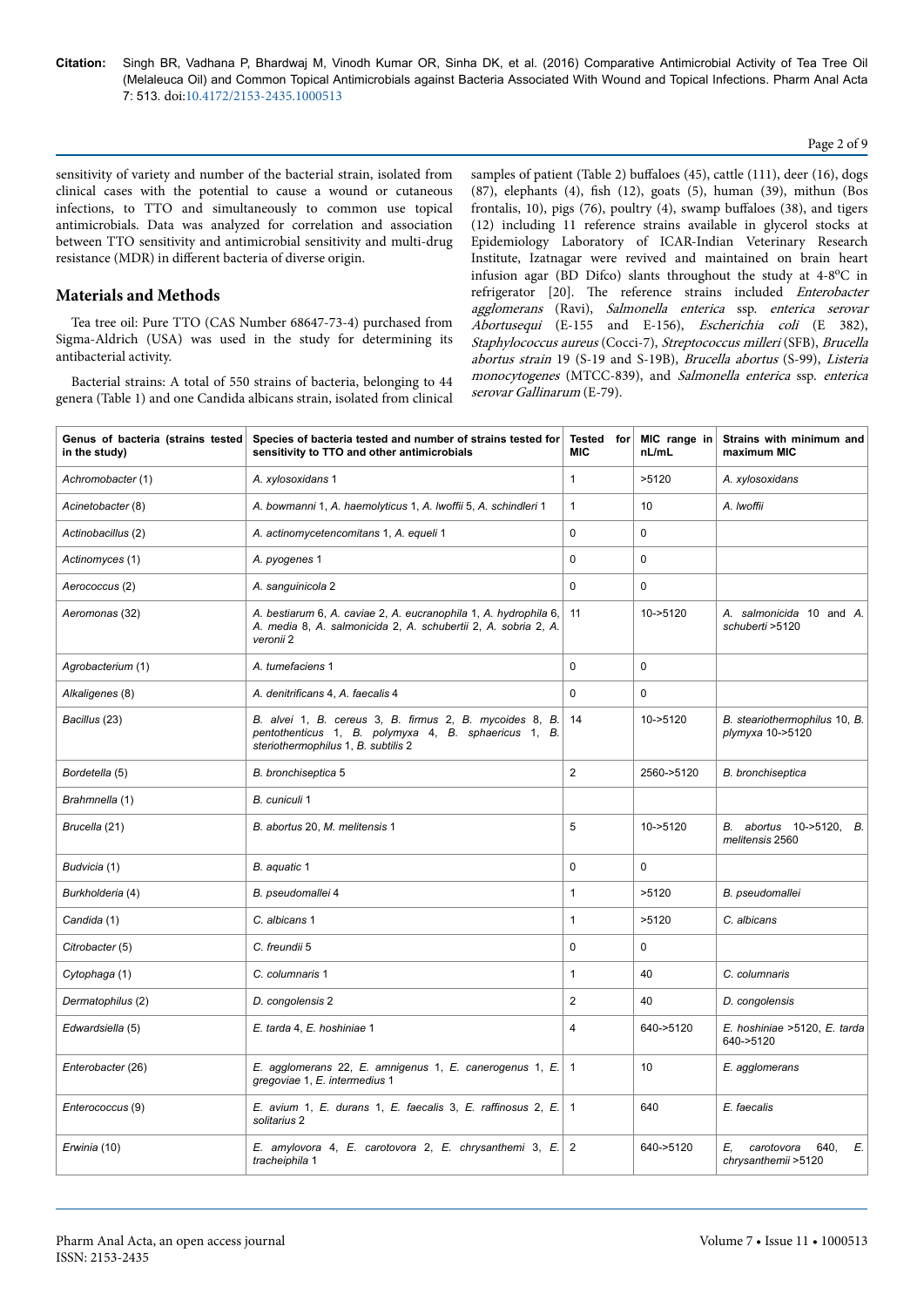Page 3 of 9

| Escherichia (108)   | E. coli 103, E. fergusonii 4, E. vulneris 1                                                                                                                                                                                                                            | 11           | 10->5120   | Е.<br>coli<br>$10 - 5120$<br>E.<br>fergusonii 5120                           |  |  |
|---------------------|------------------------------------------------------------------------------------------------------------------------------------------------------------------------------------------------------------------------------------------------------------------------|--------------|------------|------------------------------------------------------------------------------|--|--|
| Hafnia (3)          | H. alvei 3                                                                                                                                                                                                                                                             | 0            | 0          |                                                                              |  |  |
| Klebsiella (21)     | K. oxytoca 3, K. pneumoniae 18                                                                                                                                                                                                                                         | $\mathbf{1}$ | 320        |                                                                              |  |  |
| Leminorella (1)     | L. ghrimontii 1                                                                                                                                                                                                                                                        | $\Omega$     | 0          |                                                                              |  |  |
| Listeria (1)        | L. monocytogenes 1                                                                                                                                                                                                                                                     | $\mathbf{1}$ | 5120       | L. monocytogenes                                                             |  |  |
| Microccus (7)       | M. varians 7                                                                                                                                                                                                                                                           | $\mathbf{1}$ | 2560       | M. varians                                                                   |  |  |
| Moraxella (13)      | M. atlantae 4, M. canis 2, M. non liquifaciens 2, M. osloensis 3,<br>M. phenylpyruvica 2                                                                                                                                                                               | 5            | 640->5120  | nonliquifaciens<br>1280-<br>М.<br>$>5120$ ,<br>М.<br>osloensis<br>640-5120   |  |  |
| Morganella (1)      | M. morganii 1                                                                                                                                                                                                                                                          | $\mathbf{1}$ | >5120      | M. morganii                                                                  |  |  |
| Pasteurella (8)     | P. canis 3, P. multocida 5                                                                                                                                                                                                                                             | 6            | 10->5120   | P. canis 10, P. multocida 10-<br>>5120                                       |  |  |
| Plesiomonas (5)     | P. shigelloides 5                                                                                                                                                                                                                                                      | $\Omega$     | 0          |                                                                              |  |  |
| Pragia (1)          | P. fontium 1                                                                                                                                                                                                                                                           | $\Omega$     | 0          |                                                                              |  |  |
| Proteus (22)        | P. mirabilis 17, P. penneri 2, P. vulgaris 3                                                                                                                                                                                                                           | 3            | 320->5120  | P. mirabilis 320-2560, P.<br>penneri >5120                                   |  |  |
| Providencia (1)     | P. stuartii 1                                                                                                                                                                                                                                                          | $\Omega$     | 0          |                                                                              |  |  |
| Pseudomonas (49)    | P. aeruginosa 29, P. alcaligenes 1, P. fluorescens 6, P.<br>paucibacillus 5, P. pseudoalcaligenes 7, P. vesicularis 1                                                                                                                                                  | -8           | 10->5120   | Р.<br>vesicularis<br>10,<br>Р.<br>fluorescens, P. aeruginosa<br>>5120        |  |  |
| Raoultella (6)      | R. terrigena 6                                                                                                                                                                                                                                                         | 3            | 5120->5120 | R. terrigena                                                                 |  |  |
| Salmonella (11)     | S. Gallinarum 1, S. Abortusequi 2, S. Adelaide 1, S. Kentucky 7<br>3, S. Typhimurium 4                                                                                                                                                                                 |              | 160->5120  | Serovar Gallinarum<br>1280,<br>Abortusequi<br>1280,<br>Typhimurium 160->5120 |  |  |
| Serratia (4)        | S. marcescens 1, S. odorifera 3                                                                                                                                                                                                                                        | 3            | 1280       | S. marcescens, S. odorifera                                                  |  |  |
| Sphingomonas (1)    | S. echinoides 1                                                                                                                                                                                                                                                        | $\mathbf{1}$ | 320        | S. echinoides                                                                |  |  |
| Staphylococcus (59) | S. aureus 11, S. auricularis 2, S. capitis 6, S. carnosus 3, S.<br>caseolyticus 1, S. chromogenes 4, S. epidermidis 2, S. felis 2,<br>S. haemolyticus 7, S. hominis 1, S. hyicus 3, S. intermedius 8,<br>S. lentus 4, S. lugdunerisii 1, S. schleiferi 2, S. warneri 2 | 14           | 10->5120   | S. aureus 20->5120,<br>S.<br>haemolyticus 10->5120                           |  |  |
| Streptobacillus (1) | S. moniliformis 1                                                                                                                                                                                                                                                      | $\mathbf{1}$ | 10         |                                                                              |  |  |
| Streptococcus (50)  | S. adjacens 1, S. agalactiae 2, S. bovis 7, S. canis 1, S.<br>defectivus 2, S. dysgalactiae 1, S. equi 8, S. faecalis 1, S.<br>milleri 12, S. porcinus 2, S. pyogenes 12, S. suis 1                                                                                    | 16           | 10->5120   | S. equi 10, S. canis > 5120                                                  |  |  |
| Vibrio (6)          | V. alginolyticus 2, V. anguilarus 2, V. choleare 1, V. mimicus 1                                                                                                                                                                                                       | $\mathbf{1}$ | >5120      | V. choleare                                                                  |  |  |
| Xenorhabdus (3)     | X. bovienii 1, X. poinarii 2                                                                                                                                                                                                                                           | 0            | 0          |                                                                              |  |  |
| Total               | About 128 species of 45 genera 551                                                                                                                                                                                                                                     | 131          | 10->5120   |                                                                              |  |  |

Table 1: Minimum inhibitory concentration (MIC) of tea tree oil (TTO) for strains of different bacteria of clinical importance.

Antimicrobial sensitivity assay for TTO and antimicrobials: All the 551 strains were tested in triplicate for their sensitivity to TTO and 8 other antimicrobials using disc diffusion assay [21,22] on Mueller-Hinton agar (MHA, BD Difco) or 5% bovine serum supplemented MHA for slow growing and/ or fastidious bacteria (Streptococcus, Brucella, Bordetella, Brahmnella, Pasteurella, Listeria and Micrococcus species strains). Test plates were incubated at 37°C aerobically for 24 h

except for Brucella (incubated in  $5\%$  CO<sub>2</sub> enriched environment, at 37°C for 48 h). Discs of TTO were made to contain 2 µL of oil using sterile 6 mm discs cut from Whatman filter paper no.3, discs of 8 of the topically applicable antibiotics including polymyxin B sulfate (50 IU), gentamicin (30 µg), nitrofurantoin (300 µg), tetracycline (30 µg), chloramphenicol (25 µg), co-trimoxazole (25 µg), ciprofloxacin (10 µg) and novobiocin  $(5 \mu g)$  were procured from BD Difco. The maximum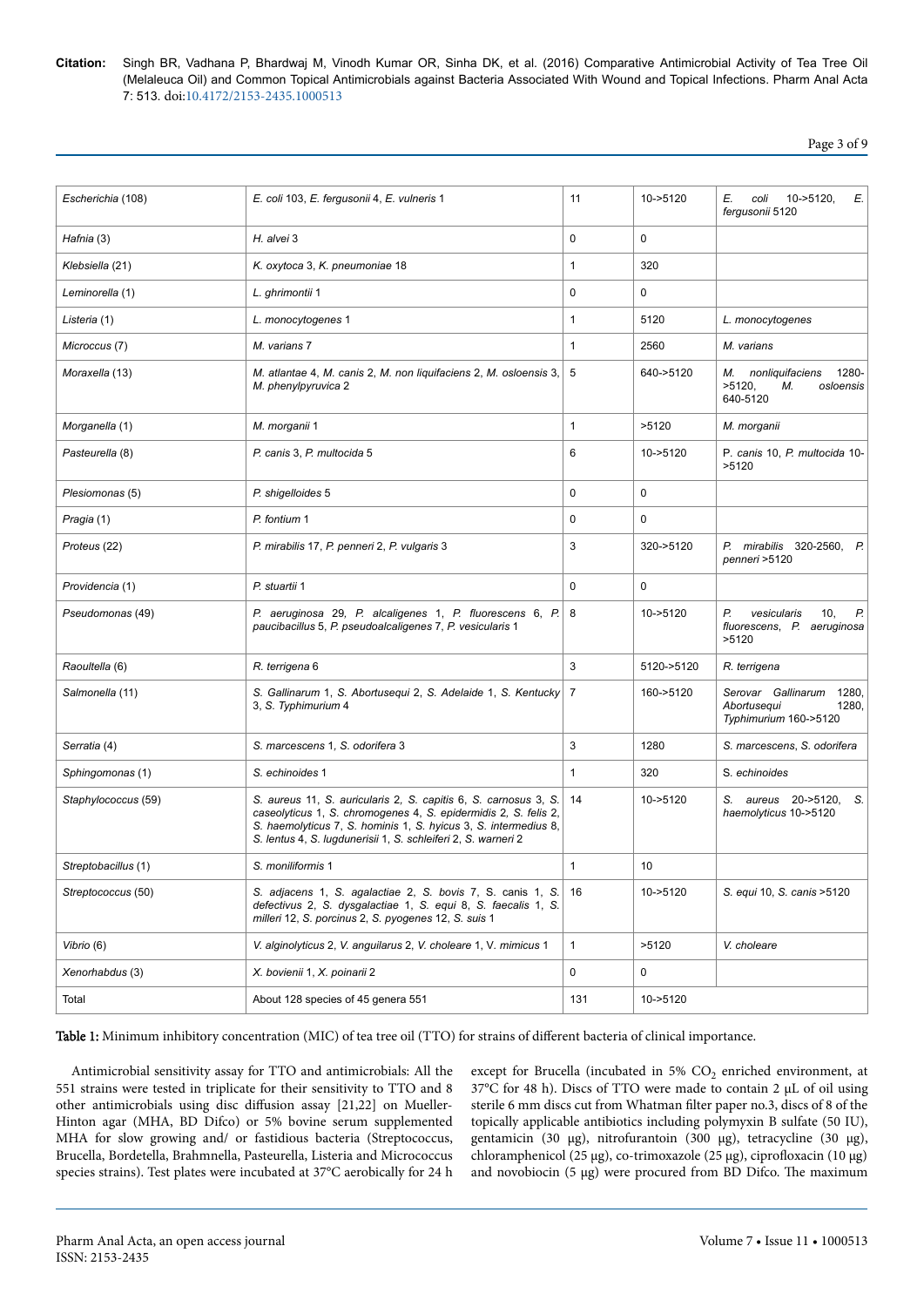Page 4 of 9

growth inhibition zones (in mm) measured from the triplicate tests were recorded for each strain and entered into the Exel 2010 worksheet.

| Source                  | N              | Number of bacteria resistant out of total number of bacteria tested |                |                         |                |                |                |                |              |                      | <b>MDR</b> strains |
|-------------------------|----------------|---------------------------------------------------------------------|----------------|-------------------------|----------------|----------------|----------------|----------------|--------------|----------------------|--------------------|
|                         |                | <b>TTO</b>                                                          | PB             | G                       | Nit            | T              | C              | Cot            | Cip          | <b>N<sub>b</sub></b> |                    |
| <b>Buffalo</b>          | 48             | 38                                                                  | 10             | 6                       | 5              | 5              | $\overline{4}$ | 11             | 8            | 38                   | 10                 |
| Cattle                  | 111            | 91                                                                  | 17             | 9                       | 36             | 31             | 14             | 36             | 11           | 93                   | 36                 |
| Deer                    | 16             | 13                                                                  | 3              | 0                       | $\overline{2}$ | $\overline{7}$ | $\mathbf 0$    | 9              | 9            | 14                   | 12                 |
| Dog                     | 87             | 68                                                                  | 31             | 17                      | 24             | 29             | 18             | 43             | 29           | 48                   | 35                 |
| Elephant                | 4              | 4                                                                   | 0              | 0                       | 0              | 0              | $\mathbf 0$    | 0              | 0            | $\overline{4}$       | 0                  |
| Fish                    | 12             | 10                                                                  | $\overline{4}$ | 0                       | 5              | $\mathbf 0$    | 3              | 4              | $\mathbf 0$  | 12                   | 5                  |
| Goat                    | 5              | 5                                                                   | $\overline{2}$ | 0                       | 0              | $\mathbf{1}$   | $\mathbf 0$    | 0              | $\mathbf 0$  | 3                    | 0                  |
| Horse                   | 78             | 66                                                                  | 34             | 13                      | 22             | 31             | 19             | 23             | 24           | 65                   | 44                 |
| Human                   | 39             | 34                                                                  | 12             | 10                      | 9              | 19             | $\overline{7}$ | 21             | 17           | 32                   | 21                 |
| Mithun                  | 10             | 4                                                                   | $\mathbf 0$    | $\mathbf 0$             | $\mathbf{1}$   | $\mathbf 0$    | 6              | 0              | $\mathbf 0$  | 3                    | 0                  |
| Pig                     | 76             | 57                                                                  | 24             | 11                      | 18             | 30             | 10             | 41             | 19           | 59                   | 38                 |
| Poultry                 | $\overline{4}$ | 3                                                                   | $\overline{2}$ | $\Omega$                | $\overline{2}$ | $\overline{2}$ | $\mathbf 0$    | 0              | $\mathbf 0$  | 4                    | $\overline{2}$     |
| Reference               | 11             | 6                                                                   | $\mathbf{1}$   | 0                       | 1              | $\mathbf{1}$   | $\mathbf 0$    | $\mathbf{1}$   | $\mathbf{1}$ | $\overline{4}$       | $\mathbf{1}$       |
| Swamp buffalo           | 38             | 29                                                                  | 8              | $\mathbf{1}$            | 11             | 3              | $\mathbf{1}$   | $\mathbf{2}$   | $\mathbf 0$  | 36                   | 6                  |
| Tiger                   | 12             | 10                                                                  | $\overline{2}$ | $\overline{\mathbf{4}}$ | $\overline{c}$ | 12             | $\overline{2}$ | $\overline{7}$ | 10           | 12                   | 12                 |
| Total resistant (n=551) |                | 438                                                                 | 150            | 71                      | 138            | 171            | 84             | 198            | 128          | 427                  | 218                |
| % Resistant             |                | 79.5                                                                | 27.2           | 12.9                    | 25.0           | 31.0           | 15.2           | 35.9           | 23.2         | 77.5                 | 39.6               |

Table 2: Source of bacteria and their resistance to different antimicrobials and tea tree oil. TTO, tea tree oil; PB, polymyxin B sulphate; G, gentamicin; Nit, nitrofurantoin; T, tetracycline; C, chloramphenicol; Cot, cotrimoxazole; Cip, ciprofloxacin; Nb, novobiocin, MDR, resistance to three of more antibiotics.

Determination of minimum inhibitory concentration (MIC) of TTO: Considering the findings of a recent study [10] that MIC of TTO for most of the bacteria is  $\leq 0.5\%$  (v/v) a total of 130 strains of 31 genera (Table 1) were tested to determine MIC of TTO in triplicate using agar well dilution method [21] using TTO dilutions to achieve 10 to 5120 nL of TTO/mL of medium. Нe growth medium and incubation procedures were the same as described for disc diffusion assay. After filling the wells (with 50  $\mu$ L of two-fold dilutions to contain 5120 nL to 10 nL/well) with the desired concentrations of TTO diluted in dimethyl sulfoxide (DMSO), plates were incubated without inversion for 1h and then inverted for the required period of incubation. In each plate, one well filled with only DMSO was kept as control.

Statistical analysis: To determine a correlation between sensitivity (zone of growth inhibition in mm) of test strains to TTO and other 8 antimicrobials correlation coefficient was calculated using MS Office Excel-7. To estimate the association between the sensitivity of bacteria of different types and of different sources to TTO and other antimicrobials, the  $\chi^2$  test was performed in MS Office Excel-2007. The statistical analysis to compare in the  $\chi^2$  test was done for those bacterial genera or sources only where the number (n) of strains tested was  $\geq$ 10.

# **Results**

Of the 550 bacterial strains belonging to more than 124 species of 44 genera and (Table 1) 20.5% were sensitive to TTO. Нe only strain of C. albicans of human origin was resistant TTO. Of the bacteria tested, 397 and 153 strains were of Gram-positive (GPB, of 47 species of 10 genera) and Gram-negative bacteria (GNB, of more than 77 species of 34 genera), respectively. Нey could further be divided into oxidase positive (186) and oxidase negative (364) bacteria. Of the total tested strains 31, 155, 122 and 242 strains were of oxidase positive GPB (OPGPB), oxidase positive GNB (OPGNB), oxidase negative GPB (ONGPB) and oxidase negative GNB (ONGNB), respectively. Of the tested strains of OPGPB, OPGNB, ONGPB and ONGNB, 71%, 65.8%, 84.4% and 86.8%, respectively were resistant to TTO having no zone of inhibition around TTO discs in any of the three repeats of the test. There was no significant difference in sensitivity of GPB and GNB (p,  $0.4)$  strains to TTO. But oxidase positive strains were significantly more often  $(p, \langle 0.001 \rangle)$  sensitive to TTO than oxidase negative strains. More precisely, ONGNBs were significantly more often resistant to TTO than OPGPBs (p, 0.02), OPGNBs (p, <0.01) but no significant difference was observed with strains of ONGPBs (p,  $>0.5$ ). However,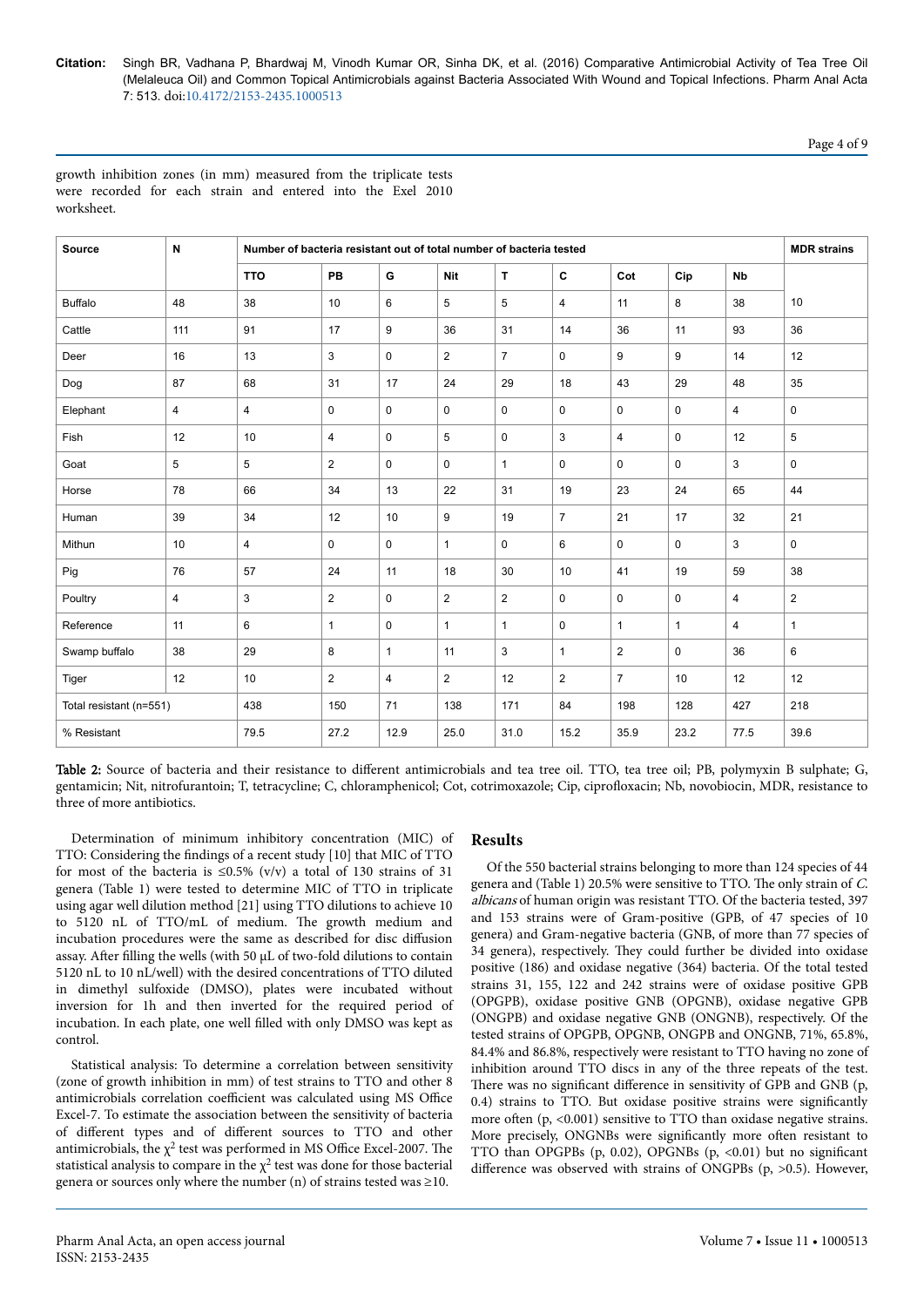more of OPGNBs were sensitive to TTO than ONGPBs (p, <0.01). Reference laboratory strains were more often sensitive to TTO than isolates from clinical samples either of human (p, 0.02) or of animal (p, 0.04) origin.

Of the tested microbes, 20.5%, 27.2%, 12.9%, 25%, 31%, 15.2%, 35.9%, 23.2%, and 77.5% were resistant to TTO, polymyxin B, gentamicin, nitrofurantoin, tetracycline, chloramphenicol, cotrimoxazole, ciprofloxacin and novobiocin, respectively (Table 3). Multiple drug resistance (resistance to three of more antibiotics, MDR) was present in 39.6% strains. Zone of growth inhibition by TTO was positively correlated (p,  $\leq 0.05$ ) with the zone of growth inhibition by novobiocin (r, 0.24), tetracycline (r, 0.22), gentamicin (r, 0.21), ciprofloxacin (r, 0.17), nitrofurantoin (r, 0.16), and chloramphenicol (r, 0.14) discs. However, the correlation was insignificant among TTO sensitivity and sensitivity to co-trimoxazole (r, 0.10) and polymyxin B (r, 0.12). Sensitivity to TTO had significant (p,  $\leq 0.005$ ) negative correlation (r, -0.23) with MDR. All the bacterial strains having resistance to any one or more of the antibiotics were significantly more

often  $(p, <0.01)$  resistant to TTO than those 32 strains sensitive to all the antimicrobials tested. Almost half of the strains sensitive to all the 8 antimicrobials were also sensitive to TTO, while only 25%, 12%, 6% and 5% of those resistant to 1-2, 3-4, 5-6 and 7-8 antimicrobial drugs respectively were sensitive to TTO.

Of the strains of 44 genera of bacteria, none of the 47 strains of 18 genera was sensitive to TTO (Table 3) including strains of some common bacteria associated with topical and wound infections viz., strains of Acinetobacter, Actinobacillus, Actinomyces, Dermatophillus, Pasteurella and Serratia spp. On another hand, all the four strains, one each of Streptobacillus, Sphingomonas, Cytophaga and Brahmnella species were sensitive to TTO. More than 50% of the strains of other bacteria tested were resistant to TTO except Brucella (28.6%), Bordetella (40%) and Aeromonas (46.9%) strains. Нe TTO was only little effective on the strains of the most common wound-infecting bacteria and bacteria causing topical skin infections including strains of Staphylococcus (19.9%), Streptococcus (22%), Pseudomonas (14.3%), Escherichia coli (8.3%) and Klebsiella (4.8%) species.

| <b>Genus (Strains tested)</b> | Percent of strains resistant to the antimicrobials |                |                |                |                |                |                |                | <b>MDR</b> strains |                |
|-------------------------------|----------------------------------------------------|----------------|----------------|----------------|----------------|----------------|----------------|----------------|--------------------|----------------|
|                               | <b>TTO</b>                                         | <b>PB</b>      | G              | <b>Nit</b>     | $\mathbf{T}$   | $\mathbf c$    | Cot            | Cip            | <b>Nb</b>          |                |
| Achromobacter (1)             | $\mathbf{1}$                                       | 0              | 0              | $\pmb{0}$      | $\mathsf 0$    | $\mathsf{O}$   | $\mathbf 0$    | $\pmb{0}$      | 0                  | 0              |
| Acinetobacter (8)             | $\,6$                                              | 3              | $\mathbf{1}$   | $\,$ 5 $\,$    | $\mathbf{1}$   | $\mathbf{1}$   | $\overline{c}$ | 0              | $\overline{7}$     | 3              |
| Actinobacillus (2)            | $\boldsymbol{2}$                                   | 0              | 0              | $\mathbf{1}$   | $\mathbf 0$    | $\mathbf 0$    | $\mathbf{1}$   | 0              | $\overline{2}$     | 0              |
| Actinomyces (1)               | $\mathbf{1}$                                       | 0              | 0              | $\pmb{0}$      | $\mathbf 0$    | 0              | $\mathbf{1}$   | $\pmb{0}$      | $\mathbf{1}$       | 0              |
| Aerococcus (2)                | $\boldsymbol{2}$                                   | 0              | 0              | $\mathbf{1}$   | $\mathbf 0$    | 0              | 0              | $\mathbf{1}$   | $\mathbf{1}$       | 0              |
| Aeromonas (32)                | 15                                                 | $\overline{c}$ | $\mathbf{1}$   | $\sqrt{2}$     | $\overline{2}$ | $\mathbf 0$    | 6              | $\mathbf{1}$   | 31                 | 3              |
| Agrobacterium (1)             | $\mathbf{1}$                                       | 0              | $\mathbf 0$    | $\pmb{0}$      | $\mathbf{1}$   | 0              | $\mathbf{1}$   | $\mathbf 0$    | $\mathbf{1}$       | $\mathbf{1}$   |
| Alkaligenes (8)               | $\overline{7}$                                     | 0              | 0              | $\overline{4}$ | $\overline{2}$ | 0              | $\overline{4}$ | 0              | 8                  | 3              |
| Bacillus (23)                 | 15                                                 | 4              | $\mathbf{1}$   | 3              | $\pmb{0}$      | $\overline{7}$ | $\overline{7}$ | $\overline{2}$ | 10                 | 4              |
| Bordetella (5)                | $\sqrt{2}$                                         | 0              | $\mathbf 0$    | $\overline{4}$ | $\mathbf 0$    | $\mathbf 0$    | $\mathbf 0$    | $\mathbf 0$    | 5                  | $\mathbf 0$    |
| Brahmnella (1)                | $\pmb{0}$                                          | $\mathbf{1}$   | 0              | $\mathbf 0$    | $\mathbf 0$    | $\mathbf 0$    | 0              | 0              | $\mathbf{1}$       | 0              |
| Brucella (21)                 | 6                                                  | 0              | $\mathbf{1}$   | 3              | $\mathbf{1}$   | $\overline{2}$ | 5              | $\overline{2}$ | 12                 | $\overline{2}$ |
| Budvicia (1)                  | $\mathbf{1}$                                       | 0              | 0              | $\mathbf{1}$   | $\mathbf 0$    | $\mathbf 0$    | $\mathbf 0$    | $\mathbf 0$    | $\mathbf{1}$       | $\mathbf 0$    |
| Burkholderia (4)              | $\mathbf{3}$                                       | $\overline{4}$ | $\mathbf 0$    | $\overline{4}$ | $\mathbf 0$    | $\overline{4}$ | $\mathbf 0$    | $\mathbf 0$    | $\overline{4}$     | $\overline{4}$ |
| Candia (1)                    | $\mathbf{1}$                                       | $\mathbf{1}$   | $\mathbf{1}$   | $\mathbf{1}$   | $\mathbf{1}$   | $\mathbf{1}$   | $\mathbf{1}$   | $\mathbf{1}$   | $\mathbf{1}$       | $\mathbf{1}$   |
| Citrobacter (5)               | $\overline{4}$                                     | $\overline{2}$ | $\mathsf 0$    | $\mathbf 0$    | $\mathbf{1}$   | $\mathbf 0$    | $\mathbf 0$    | $\mathbf 0$    | 5                  | 0              |
| Cytophaga (1)                 | $\mathbf 0$                                        | 0              | 0              | $\mathbf{1}$   | $\mathbf 0$    | $\mathsf 0$    | $\mathbf{1}$   | $\pmb{0}$      | $\mathbf{1}$       | $\mathbf{1}$   |
| Dermatophilus (2)             | $\overline{2}$                                     | $\mathbf{1}$   | $\mathsf 0$    | $\pmb{0}$      | $\mathsf 0$    | $\mathbf 0$    | $\pmb{0}$      | $\pmb{0}$      | $\overline{2}$     | 0              |
| Edwardsiella (5)              | 4                                                  | 0              | $\mathbf{1}$   | $\pmb{0}$      | $\mathbf{1}$   | $\mathsf 0$    | $\mathbf{1}$   | 0              | 5                  | $\mathbf{1}$   |
| Enterobacter (26)             | 21                                                 | 8              | 0              | 8              | 11             | $\overline{4}$ | 6              | $\overline{4}$ | 25                 | 11             |
| Enterococcus (9)              | 9                                                  | 6              | $\overline{7}$ | $\overline{2}$ | $\overline{4}$ | $\overline{4}$ | 5              | 5              | $\overline{7}$     | $\overline{7}$ |
| Erwinia (10)                  | $\overline{7}$                                     | $\overline{2}$ | 0              | $\mathbf{1}$   | 3              | 0              | $\overline{2}$ | $\mathbf{1}$   | 10                 | 4              |
| Escherichia (108)             | 99                                                 | 18             | 17             | 12             | 56             | 11             | 50             | 43             | 108                | 56             |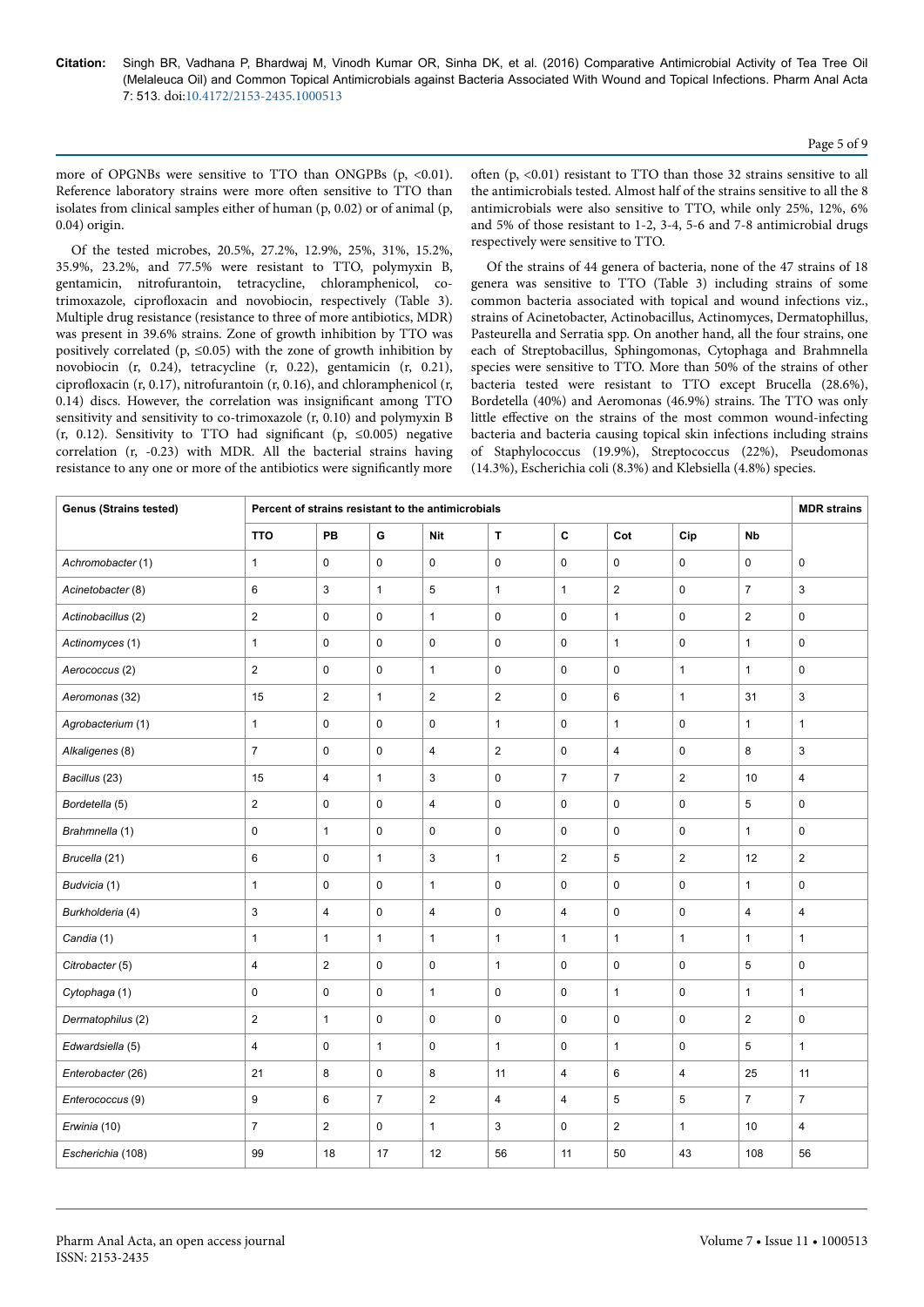| Page 6 of 9 |  |  |
|-------------|--|--|
|             |  |  |

| Hafnia (3)          | 3              | $\mathbf 0$    | $\mathbf 0$    | $\mathbf{1}$    | $\mathbf{1}$   | $\mathbf 0$    | $\mathbf{1}$   | $\mathbf{1}$ | 3              | $\mathbf{1}$   |
|---------------------|----------------|----------------|----------------|-----------------|----------------|----------------|----------------|--------------|----------------|----------------|
| Klebsiella (21)     | 20             | 6              | $\mathbf{1}$   | 10 <sup>1</sup> | $\overline{7}$ | $\mathbf 0$    | $\overline{4}$ | 6            | 19             | 12             |
| Leminorella (1)     | $\mathbf{1}$   | $\mathbf 0$    | $\mathbf 0$    | $\mathbf 0$     | $\mathbf 0$    | $\mathbf 0$    | $\mathbf 0$    | $\mathbf 0$  | $\mathbf{1}$   | $\mathbf 0$    |
| Listeria (1)        | $\mathbf{1}$   | $\mathbf 0$    | $\mathbf 0$    | $\mathbf 0$     | $\mathbf 0$    | $\mathbf{0}$   | $\mathbf 0$    | $\mathbf 0$  | $\mathbf 0$    | $\mathbf 0$    |
| Microccus (7)       | 6              | 3              | $\overline{2}$ | $\mathbf 0$     | $\mathbf 0$    | $\mathbf{1}$   | $\mathbf{1}$   | $\mathbf{1}$ | $\overline{4}$ | $\overline{2}$ |
| Moraxella (13)      | $\overline{7}$ | 2              | 0              | 3               | $\mathbf{1}$   | $\mathbf 0$    | $\overline{4}$ | $\mathbf 0$  | 11             | $\mathbf{1}$   |
| Morganella (1)      | $\mathbf{1}$   | $\mathbf 0$    | $\mathbf 0$    | $\mathbf{1}$    | $\mathbf 0$    | $\mathbf 0$    | $\mathbf{1}$   | $\mathbf 0$  | $\mathbf{1}$   | $\mathbf{1}$   |
| Pasteurella (8)     | 8              | $\mathbf 0$    | $\mathbf 0$    | $\mathbf 0$     | $\mathbf{1}$   | $\mathbf 0$    | $\overline{4}$ | $\mathbf 0$  | 6              | 0              |
| Plesiomonas (5)     | $\overline{5}$ | $\mathbf 0$    | $\mathbf 0$    | $\mathbf 0$     | $\mathbf 0$    | $\mathbf 0$    | $\mathbf{1}$   | $\mathbf 0$  | 5              | $\pmb{0}$      |
| Pragia (1)          | $\mathbf{1}$   | 0              | 0              | $\mathsf 0$     | 0              | $\mathsf 0$    | 0              | $\mathsf 0$  | $\mathbf{1}$   | 0              |
| Proteus (22)        | 20             | 19             | $\overline{4}$ | 17              | 18             | 8              | 12             | 8            | 21             | 19             |
| Providencia (1)     | $\mathbf{1}$   | $\mathbf{1}$   | 0              | $\mathbf{1}$    | 1              | $\mathsf 0$    | $\pmb{0}$      | $\mathsf 0$  | $\mathbf{1}$   | $\mathbf{1}$   |
| Pseudomonas (49)    | 42             | $\overline{7}$ | 6              | 36              | 27             | 31             | 31             | 10           | 44             | 35             |
| Raoultella (6)      | 5              | $\mathbf{1}$   | $\mathbf{1}$   | $\mathbf{3}$    | $\overline{2}$ | $\mathbf{1}$   | $\mathbf{1}$   | $\mathbf{1}$ | 6              | $\overline{2}$ |
| Salmonella (11)     | 6              | $\mathbf 0$    | $\mathbf 0$    | $\mathbf 0$     | 3              | $\mathbf 0$    | $\mathbf 0$    | 3            | 10             | 3              |
| Serratia (4)        | $\overline{4}$ | $\mathsf 0$    | 0              | $\mathsf 0$     | 0              | $\mathsf 0$    | $\mathbf 0$    | $\mathsf 0$  | $\overline{4}$ | 0              |
| Sphingomonas (1)    | $\mathbf 0$    | $\mathbf 0$    | $\mathbf 0$    | $\mathbf{1}$    | $\mathbf 0$    | $\mathbf 0$    | $\mathbf 0$    | $\mathbf 0$  | $\mathbf 0$    | $\mathbf 0$    |
| Staphylococcus (59) | 52             | 19             | 16             | $\overline{2}$  | 17             | $\overline{4}$ | 24             | 27           | 21             | 24             |
| Streptobacillus (1) | $\mathbf 0$    | $\mathbf{1}$   | 0              | $\mathbf 0$     | $\mathbf 0$    | $\mathbf 0$    | $\mathbf{1}$   | $\mathbf 0$  | $\mathbf 0$    | $\mathbf 0$    |
| Streptococcus (50)  | 39             | 36             | 11             | 9               | 9              | 5              | 20             | 11           | 13             | 15             |
| Vibrio (6)          | $\overline{4}$ | 3              | $\mathsf 0$    | $\mathbf{1}$    | $\mathbf 0$    | $\mathbf 0$    | $\mathbf 0$    | $\mathbf 0$  | 5              | $\mathbf{1}$   |
| Xenorhabdus (3)     | 3              | $\mathsf 0$    | 0              | $\mathsf 0$     | $\mathsf 0$    | $\mathsf 0$    | 0              | $\mathsf 0$  | 3              | $\mathsf 0$    |
| Total (551)         | 438            | 150            | 71             | 138             | 171            | 84             | 198            | 128          | 427            | 218            |
| % Resistant         | 79.5           | 27.2           | 12.9           | 25.0            | 31.0           | 15.2           | 35.9           | 23.2         | 77.5           | 39.6           |
|                     |                |                |                |                 |                |                |                |              |                |                |

Table 3: Tea tree oil and Antimicrobial drug resistance in bacteria isolated from clinical cases. TTO, tea tree oil; PB, polymyxin B sulphate; G, gentamicin; Nit, nitrofurantoin; T, tetracycline; C, chloramphenicol; Cot, cotrimoxazole; Cip, ciprofloxacin; Nb, novobiocin, MDR, resistance to three of more antibiotics.

On testing MIC of TTO on 130 strains of 31 genera of bacteria, the MIC was detected minimum (10 nL/mL, 0.001%, v/v) for strains of Acienetobacter lwoffii, Aeromonas salmonicida, Bacillus stearothermophilus, Enterobacter agglomerans, Escherichia coli, Pasteurella canis, P. multocida, Pseudomonas vesicularis, Staphylococcus haemolyticus, Streptobacillus moniliformis, and Streptococcus equi. The highest MIC of TTO (>0.512%, v/v) was observed in strains of Achromobacter xyloxidans, Aeromonas schubertii, Bacillus polymyxa, Bordetella bronchiseptica, Brucella abortus, Edwardsiella tarda, E. hoshiniae, Erwinia chrysanthemii, E. coli, E. fergusonii, Listeria monocytogenes, Moraxella nonliquifaciens, M. osloensis, Morganella morganii, Pasteurella multocida, Proteus penneri, Pseudomonas aeruginosa, Raoultella terrigena, Salmonella Typhimurium, Staphylococcus aureus, Streptococcus canis and Vibrio cholera. Нere were strains of the same bacterial species having TTO

MIC at both of the extremes viz., B. polymyxa, E. coli, and P. multocida.

No significant difference in sensitivity of GPBs and GNBs (p, 0.4) to TTO was seen. But oxidase positive strains were significantly more often  $(p, \langle 0.001 \rangle)$  sensitive to TTO. Oxidase negative GNBs were significantly more often resistant to TTO than OPGPBs (p, 0.02), OPGNBs  $(p, \langle 0.01 \rangle)$  but the difference was insignificant with ONGPBs (p, >0.5). More of OPGNBs were sensitive to TTO than ONGPBs (p, <0.01). However, no difference between OPGPBs, ONGPBs (p, >0.08) was evident for TTO sensitivity.

Gram-positive bacteria were more often resistant to polymyxin  $B(p, q)$  $\langle 0.001 \rangle$ , gentamicin (p, 0.001) and ciprofloxacin (p,  $\langle 0.001 \rangle$  than GNBs but for nitrofurantoin, tetracycline and novobiocin the opposite were the observation  $(p, 0.001)$ , and no significant difference in their sensitivity to chloramphenicol, co-trimoxazole and TTO (p, >0.4).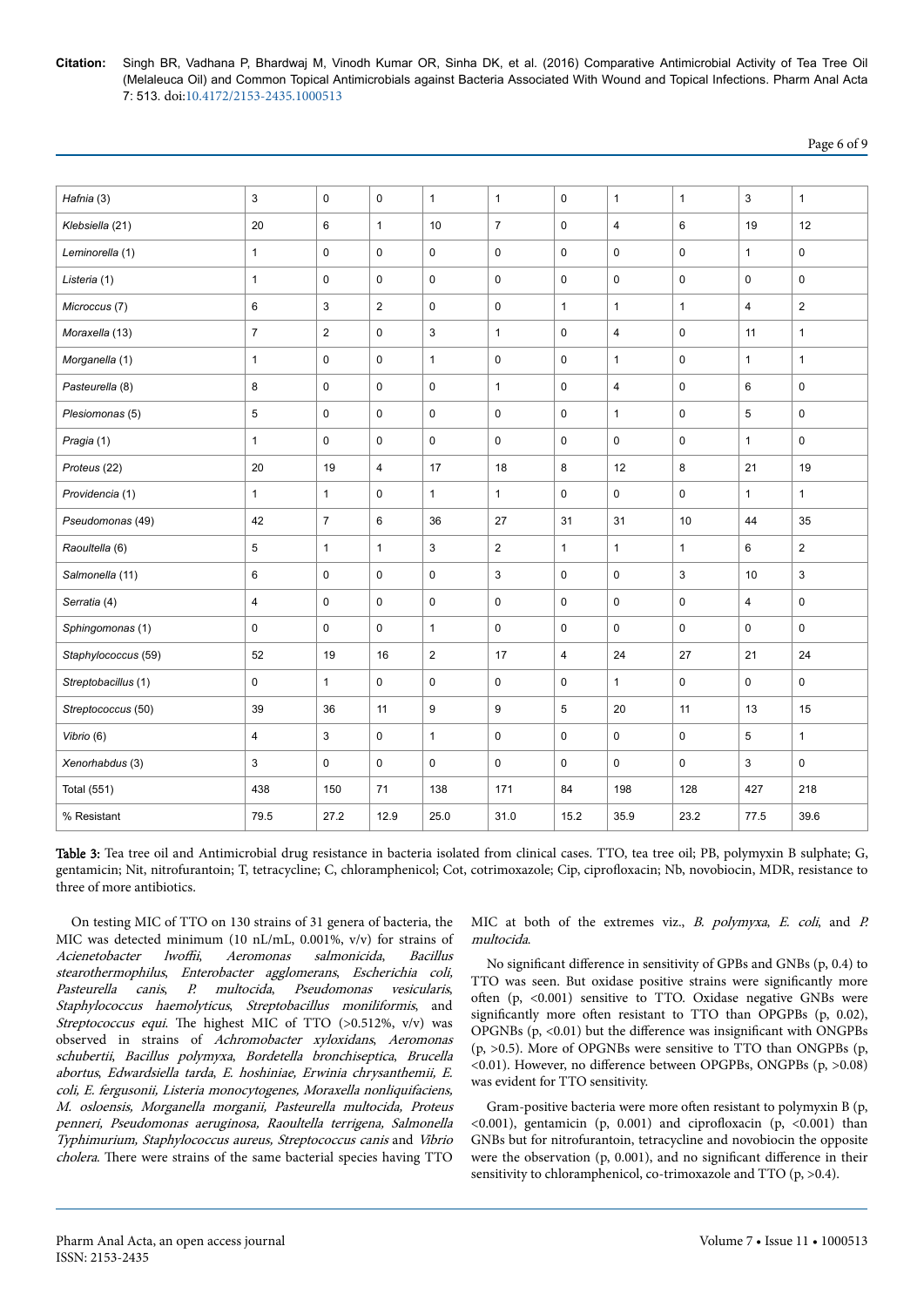Bacterial strains of human origin were more often resistant to gentamicin, tetracycline, co-trimoxazole and ciprofloxacin (p, <0.02) than strains of animal origin. Similarly, oxidase positive strains were more often resistant to nitrofurantoin  $(p, < 0.01)$  than oxidase negative strains but more often sensitive to polymyxin B, gentamicin, tetracycline and ciprofloxacin (p, <0.01). In general, irrespective of Gram staining, oxidase positive strains were more often resistant to chloramphenicol (p, <0.03) but less to ciprofloxacin (p,  $\leq 0.03$ ). For tetracycline, sensitivity didn't differ significantly among OPGPBs and ONGBPBs (p, 0.8), but GNBs were more often  $(p, <0.01)$  resistant to tetracycline irrespective of their oxidase activity. Oxidase activity and Gram reaction were significantly associated characters with resistance to polymyxin B  $(p, <0.01)$ .

Results summarized in table 3 revealed that novobiocin was the least effective antibiotic on GNB  $(\sim 7%)$  but quite good on GPBs ( $>62\%$ ) with significant difference (p, <0.01) among the two groups of bacteria. Among GNBs, E. coli (100%) strains were the most resistant ones followed by aeromonads (97%) and other Enterobacteriaceae members (90-96%). There was no significant difference in sensitivity pattern of different GPBs to novobiocin  $(p, >0.1)$ .

Gentamicin, though the most effective  $(87.1\%)$  antibiotics on most of the bacterial strains were significantly less  $(p, <0.05)$  effective on strains of Staphylococcus species strains than on other bacterial strains except those of E. coli, Proteus, Pseudomonas and Streptococcus species strains  $(p, >0.05)$ .

About 85% bacterial strains in the study were sensitive to chloramphenicol, strains of Bacillus (<70%), Proteus (<64%) and Pseudomonas  $(\langle 34\% \rangle)$  species were significantly  $(p<0.03)$  more resistant than strains of other bacteria.

Ciprofloxacin, the 3rd most effective antibiotic  $(\sim 77\%)$  after gentamicin and chloramphenicol, was significantly  $(p, \langle 0.01 \rangle)$  more effective on GNBs ( $\sim 80\%$ ) than GPBs ( $\sim 69\%$ ). Among the GNBs, Proteus species ( $>36\%$ ) and E. coli ( $\sim40\%$ ) strains were often more commonly (p, <0.05) resistant to ciprofloxacin.

Polymyxin B resistance was equally (p, 0.2) more common in strains of Proteus (p, <0.001) and Streptococcus spp. (p, <0.001) than in strains of other bacteria, irrespective of their staining or oxidase characteristics. Polymyxin B was more effective on strains of Brucella spp. (p, <0.05) than strains of other bacteria except Moraxella, Pseudomonas and Salmonella species (p, >0.06) strains.

Although nitrofurantoin inhibited about 75 % strains of most of the bacteria, it was less effective on strains of Proteus (22.7%)and Pseudomonas (26.5%) than on strains of other bacteria (p, <0.04). Next in nitrofurantoin resistance were strains of Klebsiella (52.4%) and Enterobacter (69.2%) species.

Though more than 30% bacterial strains were resistant to tetracycline, strains of Aeromonas (p, <0.05), Bacillus (p, <0.01), Brucella (p, <0.05) and *Moraxella* (p, <0.03) were more often sensitive than strains of other bacteria especially members of Enterobacteriaceae (>50% resistant).

Salmonellae were among the most sensitive strains (100%) to cotrimoxazole while significantly (p,  $\langle 0.05 \rangle$  less number of *Proteus* (44.5%), Pseudomonas (36.7%) and Escherichia (53.7%) and staphylococci and streptococci (~60%) strains were sensitive tor cotrimoxazole.

#### **Discussion**

Tea Tree oil is seen as potential oil to replace the use of antibiotics for topical use [19] and shown to inhibit many different types of bacteria [1,5,10]. However, in the present study on >500 strains of microbes of 45 genera, only 20.5% strains were sensitive to TTO, even less then the least effective antibiotic (novobiocin). The difference might be due to the fact that in the present study most of the strains included were of clinical origin while earlier studies are reported mostly on reference strains. In the present study too, reference strains were more often sensitive to TTO than those from clinical samples.

Multiple drug resistance (MDR) in bacterial strains and their sensitivity to TTO had strong  $(p, <0.005)$  negative correlation  $(r,$ -0.023), i.e., more the resistance to a number of antibiotics in bacteria more the chances of being them TTO resistant. In early studies, it was assumed that TTO was more active on antibiotic resistant bacteria, [14] which later on, were proved to be wrong assumptions [1]. Нe present study further proved the weakness of the present belief that resistance to antibiotic and sensitivity to TTO cannot be correlated [1,17] and thus the mechanism of bacterial resistance to TTO may not be similar to antibiotic drug resistance. Нe sensitivity of bacteria to TTO was strongly (p,  $\leq 0.05$ ) correlated with sensitivity to several antibiotics including novobiocin (r, 0.24), tetracycline (r, 0.22), gentamicin (r, 0.21), ciprofloxacin (r, 0.17), nitrofurantoin (r, 0.16), and chloramphenicol (r, 0.14). Нe strong correlation between TTO and antimicrobial sensitivity suggest that there may be a similarity in mechanism of action of antimicrobials and bacteria may also be employing a similar mechanism for defense against TTO as used against antibiotics. However, to prove the similarity between mechanism of action, and mechanism to resistance of TTO and antibiotics further studies are required. Нe variation observed from the earlier studies might be due to the inclusion of a large number of strains and clinical strains in the present study than in earlier studies on limited numbers and mostly the reference strains and diversity among the strains tested in different studies.

The MIC of TTO observed in the present study (0.001% to >0.512%, v/v) was apparently similar to earlier observations [7,9,10]. However, some important differences observed might be due to number of strains included in the study, and strain diversity, as Andrade and coworkers [10] reported that for most of the Enterobacteriaceae and Enterococcus faecalis strains MIC of TTO was  $\leq$ 0.5% (v/v) while in the present study it ranged from 0.001% to >0.512%. In the same study [10], MIC of TTO for *P. aeruginosa* strains is reported >4%, in the present study too for all of the P. aeruginosa strains MIC was >0.512%. Another important observation was MIC of TTO (<0.5%) for E. faecalis strains, in earlier studies it is reported either in similar range (Andrade et al., 2016) or much higher [9], indicating that source of strain might be an important determinant for sensitivity of bacteria to TTO. In total, sensitivity to TTO among strains of human origin and strains of animal origin not differed significantly (p, 0.025), but bacteria isolated from mithun (Bos frontalis) samples were significantly more often sensitive to TTO than in strains isolated from water buffalo (p, 0.01), deer (p, 0.03), dog (p, <0.01), fish (p, 0.04), horse (p,  $<0.01$ ), human (0,  $<0.01$ ), pigs (p, 0.02), swamp buffaloes (p, 0.03) and tigers (p, 0.04). Нe higher sensitivity of bacteria from mithuns might be due to no use of antibiotics in mithun due to their semi-domestic habitat and thus no resistance among bacteria of mithun origin [23].

Difference in sensitivity to TTO among strains of different origin observed in the present study further proved the same fact that origin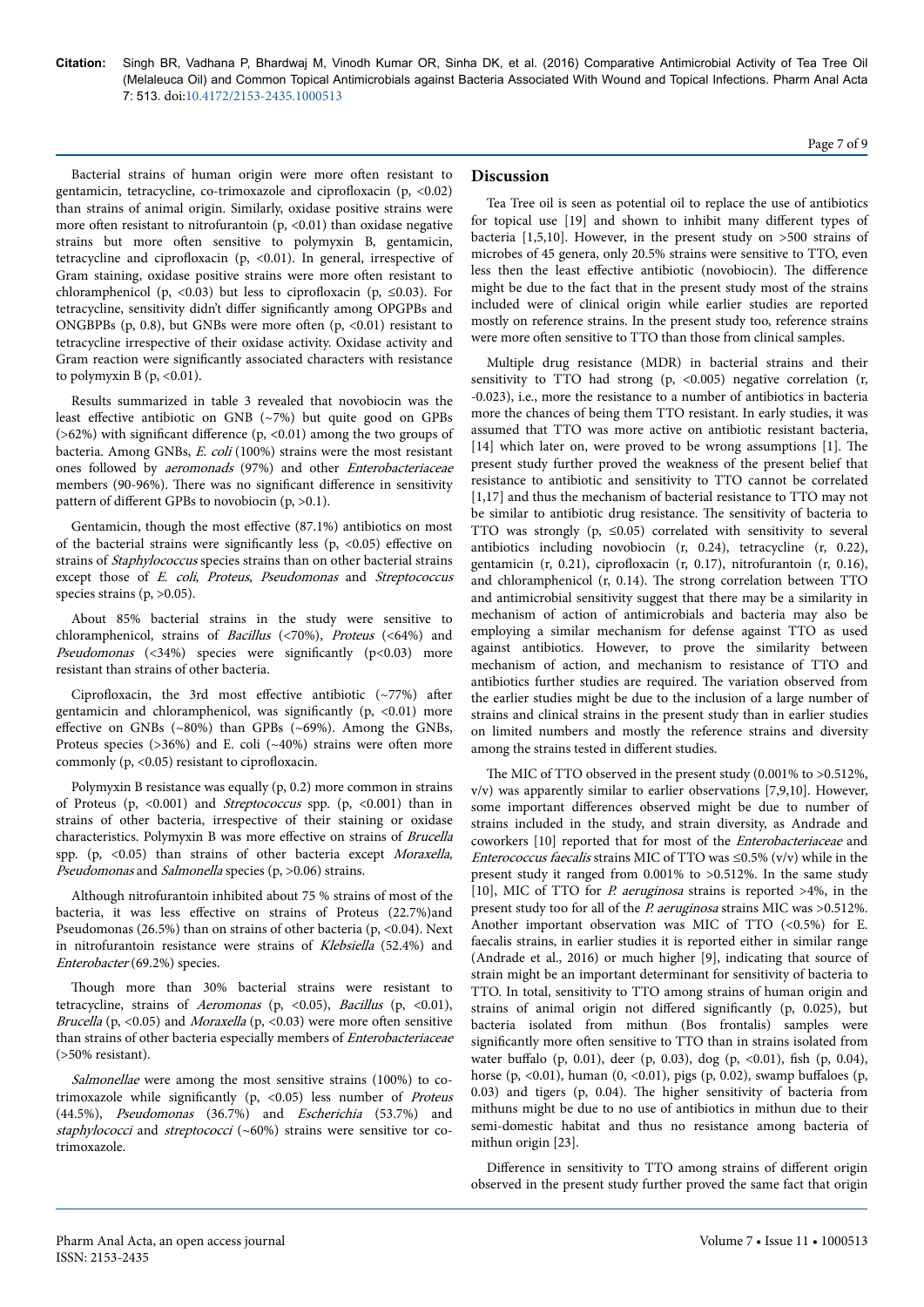of strains might be an important determinant for determining its sensitivity to TTO as reported earlier for other herbal drugs [21,24-29]. Similar sensitivity pattern of bacteria of mithun origin for other antimicrobials as to TTO, i.e., more commonly sensitive to other antimicrobials than strains of other origin further suggested the similar mechanism of emergence of resistance to antibiotics and TTO or probably for other herbal drugs too  $[29]$ . However, significantly  $(p,$ <0.02) more common occurrence of resistance to chloramphenicol in strains of mithun origin than in microbes of other origin is unexplainable with the present study as it is the drug not at all used in animals especially in mithuns [22]. Resistance to chloramphenicol in the strains with no history of exposure of the drug might be due to the maintenance and circulation of the resistance gene even in naïve population and needs more studies to understand the phenomenon. More common occurrence of resistance in bacterial strains of human origin to gentamicin, tetracycline, co-trimoxazole and ciprofloxacin (p, <0.02) than in strains of animal origin, further proves that more and indiscriminate use of antibiotics might be associated with emergence of strains resistant to antibiotics [18,30-32]. Sensitivity of all the strains of Salmonella to cotrimoxazole might be an example to understand effect of discontinuation of an antimicrobial drug on getting rid of the emergence of antimicrobial drug resistance and support the policy advocating for controlling and minimizing the use of antimicrobials in therapeutics and for non-therapeutic purposes [18,30-32].

The study concludes that resistance to TTO, antibiotics and other antimicrobials in bacteria of clinical origin go hand in hand, and more hopes cannot be put on herbal antimicrobials to combat the threat of widespread antimicrobial drug resistant bacterial strains and emergence of more drug resistant strains. Нough TTO inhibited the growth of wide range of bacteria proving it a broad spectrum antimicrobial potential, the study also revealed limitations of TTO as only one-fifth of clinical strains of bacteria were sensitive to it.

### **Acknowledgement**

The authors are thankful to the Director and Joint Director (Research) and Joint Director (Academic) for supporting the study. We also thank My HC Joshi and Mr. Laiqurahman for consistent laboratory assistance.

### **References**

- 1. [Carson CF, Hammer KA, Riley TV \(2006\)](https://doi.org/10.1128/cmr.19.1.50-62.2006) Melaleuca alternifolia (Tea [Tree\) Oil: a review of antimicrobial and other medicinal properties. Clin](https://doi.org/10.1128/cmr.19.1.50-62.2006) [Microbiol Rev 19: 50-62.](https://doi.org/10.1128/cmr.19.1.50-62.2006)
- 2. [Carson CF, Riley TV \(1993\) Antimicrobial activity of the essential oil of](https://doi.org/10.1016/s0965-2299(97)80049-0) Melaleuca alternifolia[. Lett Appl Microbiol 16: 49-55.](https://doi.org/10.1016/s0965-2299(97)80049-0)
- 3. [Hammer KA, Carson CF, Riley TV, Nielsen JB \(2006\) A review of the](https://doi.org/10.1016/j.fct.2005.09.001) toxicity of Melaleuca alternifolia [\(tea tree\) oil. Food Chem Toxicol 44:](https://doi.org/10.1016/j.fct.2005.09.001) [616-25.](https://doi.org/10.1016/j.fct.2005.09.001)
- 4. [Pereira TS, de Sant'Anna JR, Silva EL, Pinheiro AL, de Castro-Prado](https://doi.org/10.1016/j.jep.2013.11.045) MAA (2014) In vitro genotoxicity of [Melaleuca alternifolia](https://doi.org/10.1016/j.jep.2013.11.045) essential oil in [human lymphocytes. J Ethnopharmacol 151: 852-857.](https://doi.org/10.1016/j.jep.2013.11.045)
- 5. [Pazyar N, Yaghoobi R, Bagherani N, Kazerouni A\(2013\) A review of](https://doi.org/10.1111/j.1365-4632.2012.05654.x) [applications of tea tree oil in dermatology. Inter J Dermatol 52: 784-790.](https://doi.org/10.1111/j.1365-4632.2012.05654.x)
- 6. [Brophy JJ, Davies NW, Southwell IA,](https://doi.org/10.1021/jf00089a027) Stiff IA, Williams LR (1989) Gas [chromatographic quality control for oil of Melaleuca terpinen4-ol type](https://doi.org/10.1021/jf00089a027) [\(Australian tea tree\). J Agric Food Chem 37: 1330-1335.](https://doi.org/10.1021/jf00089a027)
- 7. [Hammer KA, Carson CF, Riley TV \(1996\) Susceptibility of transient and](https://doi.org/10.1016/s0196-6553(96)90011-5) [commensal skin flora to the essential oil of](https://doi.org/10.1016/s0196-6553(96)90011-5) Melaleuca alternifolia (tea tree [oil\). Am J Infect Control 24: 186-189.](https://doi.org/10.1016/s0196-6553(96)90011-5)

8. [Hammer KA, Dry L, Johnson M, Michalak EM, Carson CF, et al. \(2003\)](https://doi.org/10.1046/j.0902-0055.2003.00105.x) [Susceptibility of oral bacteria to](https://doi.org/10.1046/j.0902-0055.2003.00105.x) Melaleuca alternifolia (tea tree) oil in vitro[. Oral Microbiol. Immunol 18: 389-392.](https://doi.org/10.1046/j.0902-0055.2003.00105.x)

Page 8 of 9

- [Banes-Marshall L, Cawley P, Phillips CA \(2001\)](https://doi.org/10.1093/jac/42.5.591) In vitro activity of Melaleuca alternifolia [\(tea tree\) oil against bacterial and Candida spp.](https://doi.org/10.1093/jac/42.5.591) [isolates from clinical specimens. Br J Biomed Sci 58: 139-145.](https://doi.org/10.1093/jac/42.5.591)
- 10. [Andrade BFMT, Barbosa LN, Alves FCB, Albano M, Rall VLM, et al.](https://doi.org/10.1080/10412905.2015.1099571) (2016) The antibacterial effects of [Melaleuca alternifolia](https://doi.org/10.1080/10412905.2015.1099571), Pelargonium [graveolens and Cymbopogon martinii essential oils and major](https://doi.org/10.1080/10412905.2015.1099571) [compounds on liquid and vapor phase. J Essential Oil Res 28: 227-233.](https://doi.org/10.1080/10412905.2015.1099571)
- 11. [Cox SD, Mann CM, Markham JL, Bell HC, Gustafson JE, et al. \(2000\)](https://doi.org/10.1046/j.1365-2672.2000.00943.x) Нe [mode of antimicrobial action of the essential oil of](https://doi.org/10.1046/j.1365-2672.2000.00943.x) Melaleuca alternifolia [\(tea tree oil\). J Appl Microbiol 88: 170-175.](https://doi.org/10.1046/j.1365-2672.2000.00943.x)
- 12. Reichling J, Weseler A, Landvatter U, Saller R (2002) Bioactive essential oils used in phytomedicine as antiinfective agents: Australian tea tree oil and manuka oil. Acta Phytotherapeutica 1: 26-32.
- 13. [Carson CF, Mee BJ, Riley TV \(2002\) Mechanism of action of Melaleuca](https://doi.org/10.1128/aac.46.6.1914-1920.2002) [alternifolia \(tea tree\) oil on](https://doi.org/10.1128/aac.46.6.1914-1920.2002) Staphylococcus aureus determined by time[kill, lysis, leakage, and salt tolerance assays and electron microscopy.](https://doi.org/10.1128/aac.46.6.1914-1920.2002) [Antimicrob Agents Chemother 48: 1914-1920.](https://doi.org/10.1128/aac.46.6.1914-1920.2002)
- Walsh LJ, Longstaff J (1987) The antimicrobial effects [of an essential oil](https://doi.org/10.1002/jsfa.6641) [on selected oral pathogens. Periodontology 8: 11-15.](https://doi.org/10.1002/jsfa.6641)
- 15. [Elsom GKF, Hide D \(1999\) Susceptibility of methicillin-resistant](https://doi.org/10.1093/jac/43.3.427) [Staphylococcus aureus to tea tree oil and mupirocin. J Antimicrob](https://doi.org/10.1093/jac/43.3.427) [Chemother 43: 427-428.](https://doi.org/10.1093/jac/43.3.427)
- 16. [Inouye S, Takizawa T, Yamaguchi H \(2001\) Antibacterial activity of](https://doi.org/10.1093/jac/47.5.565) [essential oils and their major constituents against respiratory tract](https://doi.org/10.1093/jac/47.5.565) [pathogens by gaseous contact. J Antimicrob Chemother 47: 565-573.](https://doi.org/10.1093/jac/47.5.565)
- 17. [Falci SP, Teixeira MA, Chagas PF, Martinez BB, Loyola AB, et al. \(2015\)](https://doi.org/10.1590/s0102-865020150060000005) Antimicrobial activity of Melaleuca [sp. oil against clinical isolates of](https://doi.org/10.1590/s0102-865020150060000005) [antibiotics resistant Staphylococcus aureus. Acta Cirurgica Brasileira 30](https://doi.org/10.1590/s0102-865020150060000005): [401-406.](https://doi.org/10.1590/s0102-865020150060000005)
- 18. (2015) National Action Plan for Combating Antibiotic-Resistant Bacteria (NAPCARB).
- 19. [Eric Z \(2016\) Replacing antibiotics with tea tree oil.](http://drericz.com/replacing-antibiotics-with-tea-tree-oil/)
- 20. Singh BR (2009) Labtop for Microbiology Laboratory, 2009. Lambert Academic Publishing, AG & Co. KG, Berlin, Germany.
- 21. Singh BR (2013) Evaluation of antibacterial activity of sage (Salvia officinalis) oil on veterinary clinical isolates of bacteria.
- 22. Singh BR (2013) Antimicrobial sensitivity assay and antimicrobial chemotherapy in Animals: A practical approach. In: Singh BR, Somvanshi R (eds.) Diseases of animals: Diagnosis and management. ICAR-Indian Veterinary Research Institute, Izatnagar, pp: 7-31.
- 23. [Singh BR, Singh RK, Singh V \(2015\). Aerobic mesophilic bacterial](https://doi.org/10.4172/2325-9728.1000128) flora of vagina of healthy Mithun (Bos frontalis[\). J Genital System Disord 3: 1-7.](https://doi.org/10.4172/2325-9728.1000128)
- 24. Singh BR (2014) Multiple-herbal-antimicrobial-resistance (MHAR) in microbes of animals, birds, fish, food, lizard and water origin. In: Proceedings of International conference and 28th Annual convention of IAVMI-2014 on "Challenges and Opportunities in Animal Health at the Face of Globalization and Climate Change".
- 25. [Singh BR, Siddiqui MZ \(2015\) Antimicrobial activity of Commiphora](https://doi.org/10.1016/0964-8305(95)00103-4) [wightii gum \(Guggul gum\) extract against gram positive and gram](https://doi.org/10.1016/0964-8305(95)00103-4) [negative bacteria. J Microbiol Antimicrob Agents 1: 36-39.](https://doi.org/10.1016/0964-8305(95)00103-4)
- 26. [Singh BR, Agrawal RK, Sinha DK, Vinodh OR, Vadhana P, et al. \(2015\)](https://doi.org/10.14205/2312-3710.2015.02.02.3) [Antimicrobial activity in aqueous and methanolic leaf extract of](https://doi.org/10.14205/2312-3710.2015.02.02.3) Eupatorium odoratum [against bacteria of clinical and nonclinical origin. J](https://doi.org/10.14205/2312-3710.2015.02.02.3) [Ad Clinl Pharmacol 2: 50-59.](https://doi.org/10.14205/2312-3710.2015.02.02.3)
- 27. [Singh BR, Agrawal RK, Vadhana P, Bhardwaj M, Dubey S \(2015\)](http://www.omicsonline.org/open-access/antimicrobial-activity-of-citronella-essential-oil-on-antimicro-bial-drugresistant-bacteria-from-veterinary-clinical-cases-cmbo-1000106.php?aid=63324) [Antimicrobial activity of citronella essential oil on antimicrobial drug](http://www.omicsonline.org/open-access/antimicrobial-activity-of-citronella-essential-oil-on-antimicro-bial-drugresistant-bacteria-from-veterinary-clinical-cases-cmbo-1000106.php?aid=63324) [resistant bacteria from veterinary clinical cases. Clin Med Biochem.](http://www.omicsonline.org/open-access/antimicrobial-activity-of-citronella-essential-oil-on-antimicro-bial-drugresistant-bacteria-from-veterinary-clinical-cases-cmbo-1000106.php?aid=63324)
- 28. Singh BR, Agrawal RK, Dubey S, Bhardwaj M, Vadhana P (2015) Antimicrobial activity of Rose Geranium (Pelargonium roseum) essential oil on bacteria of veterinary clinical origin. Asian J Pharmaceut Technol Innovation 3: 1-5.